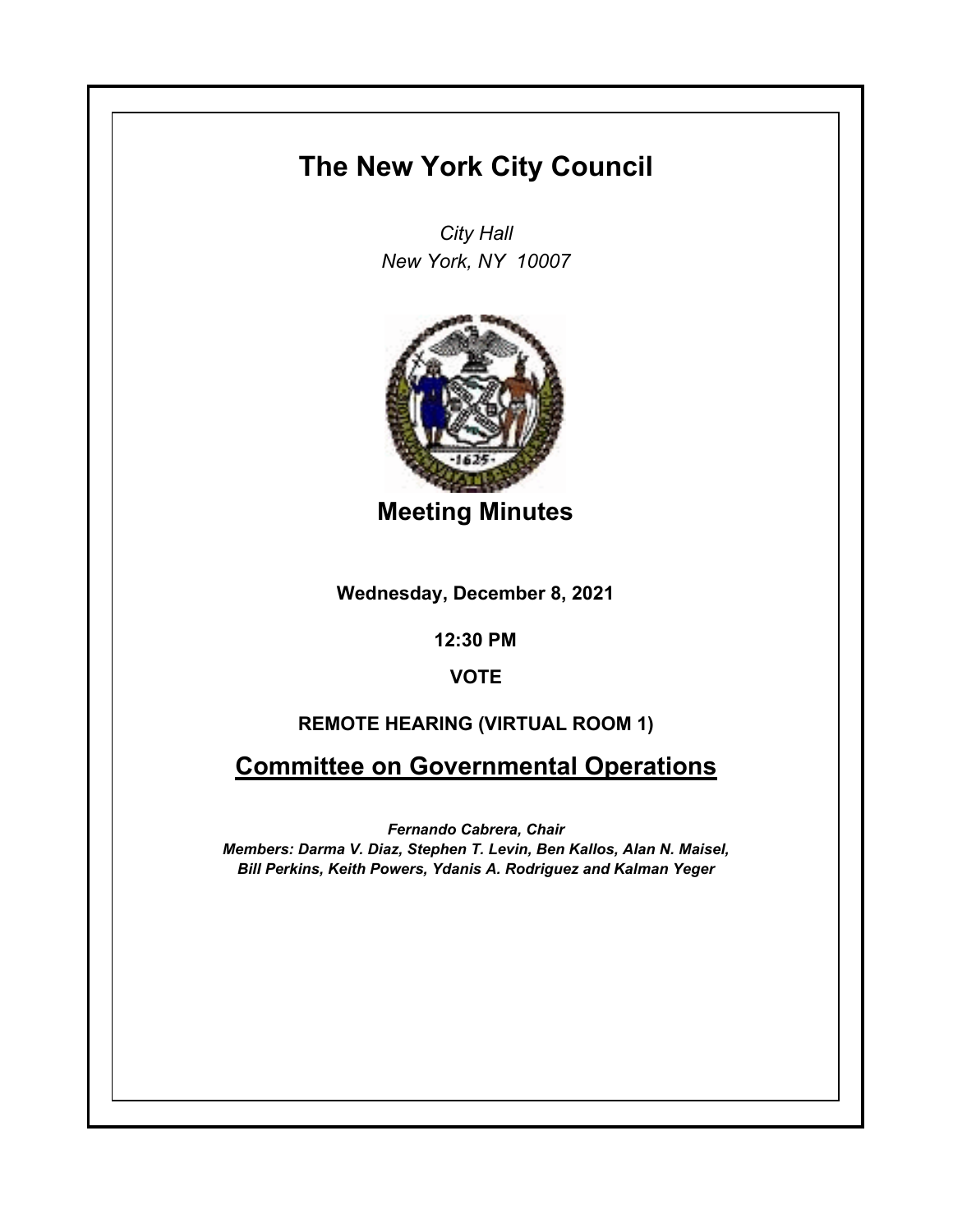| Roll Call     |                                                                                                                                                                                                                                                                                                                                                                                                                                                                                                                                                                        |
|---------------|------------------------------------------------------------------------------------------------------------------------------------------------------------------------------------------------------------------------------------------------------------------------------------------------------------------------------------------------------------------------------------------------------------------------------------------------------------------------------------------------------------------------------------------------------------------------|
|               | Present: Cabrera, D. Diaz, Kallos, Levin, Powers, Rodriguez and Yeger                                                                                                                                                                                                                                                                                                                                                                                                                                                                                                  |
|               | <b>Absent: Maisel and Perkins</b>                                                                                                                                                                                                                                                                                                                                                                                                                                                                                                                                      |
| Int 1621-2019 | A Local Law in relation to creating a nuclear disarmament and<br>nuclear weapons-free zone advisory committee                                                                                                                                                                                                                                                                                                                                                                                                                                                          |
|               | Attachments: Summary of Int. No. 1621-A, Summary of Int. No. 1621, Int. No. 1621, June<br>26, 2019 - Stated Meeting Agenda with Links to Files, Hearing Transcript -<br>Stated Meeting 6-26-19, Minutes of the Stated Meeting - June 26, 2019,<br>Committee Report 1/28/20, Hearing Testimony 1/28/20, Hearing Transcript<br>1/28/20, Proposed Int. No. 1621-A - 12/2/21, Committee Report 12/8/21,<br>Hearing Transcript 12/8/21, Committee Report - Stated Meeting, December<br>9, 2021 - Stated Meeting Agenda, Int. No. 1621-A (FINAL), Fiscal Impact<br>Statement |
|               | Proposed Int. No. 1621-A                                                                                                                                                                                                                                                                                                                                                                                                                                                                                                                                               |
|               | This Introduction was Hearing Held by Committee                                                                                                                                                                                                                                                                                                                                                                                                                                                                                                                        |
|               | Attachments: Summary of Int. No. 1621-A, Summary of Int. No. 1621, Int. No. 1621, June<br>26, 2019 - Stated Meeting Agenda with Links to Files, Hearing Transcript -<br>Stated Meeting 6-26-19, Minutes of the Stated Meeting - June 26, 2019,<br>Committee Report 1/28/20, Hearing Testimony 1/28/20, Hearing Transcript<br>1/28/20, Proposed Int. No. 1621-A - 12/2/21, Committee Report 12/8/21,<br>Hearing Transcript 12/8/21, Committee Report - Stated Meeting, December<br>9, 2021 - Stated Meeting Agenda, Int. No. 1621-A (FINAL), Fiscal Impact<br>Statement |
|               | This Introduction was Amendment Proposed by Comm                                                                                                                                                                                                                                                                                                                                                                                                                                                                                                                       |
|               | Attachments: Summary of Int. No. 1621-A, Summary of Int. No. 1621, Int. No. 1621, June<br>26, 2019 - Stated Meeting Agenda with Links to Files, Hearing Transcript -<br>Stated Meeting 6-26-19, Minutes of the Stated Meeting - June 26, 2019,<br>Committee Report 1/28/20, Hearing Testimony 1/28/20, Hearing Transcript<br>1/28/20, Proposed Int. No. 1621-A - 12/2/21, Committee Report 12/8/21,<br>Hearing Transcript 12/8/21, Committee Report - Stated Meeting, December<br>9, 2021 - Stated Meeting Agenda, Int. No. 1621-A (FINAL), Fiscal Impact<br>Statement |
|               | This Introduction was Amended by Committee                                                                                                                                                                                                                                                                                                                                                                                                                                                                                                                             |
|               |                                                                                                                                                                                                                                                                                                                                                                                                                                                                                                                                                                        |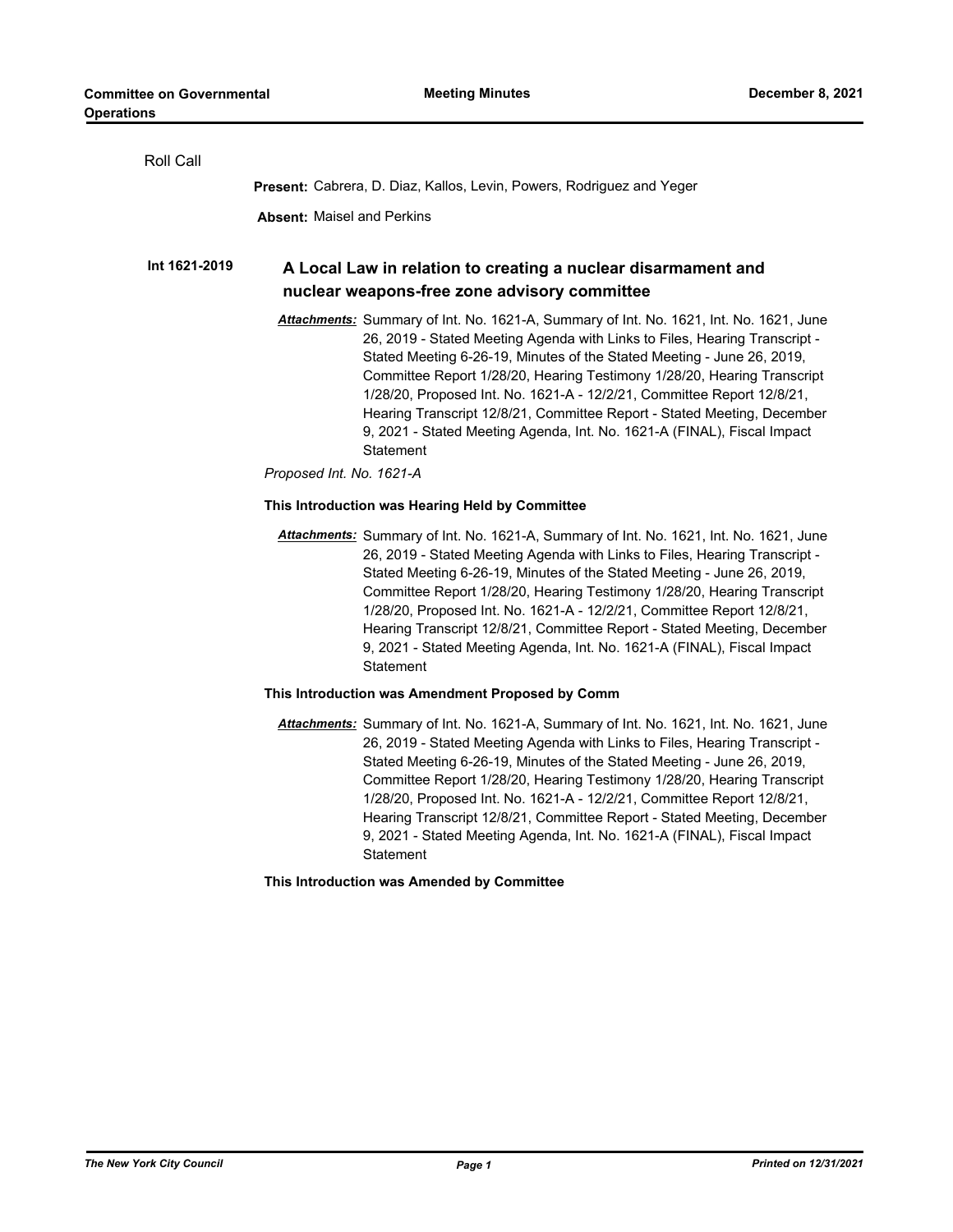#### **A Local Law in relation to creating a nuclear disarmament and nuclear weapons-free zone advisory committee Int 1621-2019-A**

*Attachments:* Summary of Int. No. 1621-A, Summary of Int. No. 1621, Int. No. 1621, June 26, 2019 - Stated Meeting Agenda with Links to Files, Hearing Transcript - Stated Meeting 6-26-19, Minutes of the Stated Meeting - June 26, 2019, Committee Report 1/28/20, Hearing Testimony 1/28/20, Hearing Transcript 1/28/20, Proposed Int. No. 1621-A - 12/2/21, Committee Report 12/8/21, Hearing Transcript 12/8/21, Committee Report - Stated Meeting, December 9, 2021 - Stated Meeting Agenda, Int. No. 1621-A (FINAL), Fiscal Impact **Statement** 

**A motion was made that this Introduction be Approved by Committee approved by Roll Call.**

- **Affirmative:** 6 Cabrera, D. Diaz, Kallos, Levin, Powers and Rodriguez
	- Abstain: 1 Yeger
	- **Absent:** 2 Maisel and Perkins

## **A Local Law to amend the New York city charter, in relation to allowing lawful permanent residents and persons authorized to work in the United States in New York city to participate in municipal elections Int 1867-2020**

*Attachments:* Summary of Int. No. 1867-A, Summary of Int. No. 1867, Int. No. 1867, January 23, 2020 - Stated Meeting Agenda with Links to Files, Hearing Transcript - Stated Meeting 1-23-20, Minutes of the Stated Meeting - January 23, 2020, Committee Report 9/20/21, Hearing Testimony 9/20/21, Hearing Transcript 9/20/21, Int. No. 1867-A - 12/6/21, Committee Report 12/8/21, Hearing Transcript 12/8/21, Committee Report - Stated Meeting, December 9, 2021 - Stated Meeting Agenda, Int. No. 1867-A (FINAL), Fiscal Impact Statement

*Proposed Int. No. 1867-A*

**This Introduction was Hearing Held by Committee**

*Attachments:* Summary of Int. No. 1867-A, Summary of Int. No. 1867, Int. No. 1867, January 23, 2020 - Stated Meeting Agenda with Links to Files, Hearing Transcript - Stated Meeting 1-23-20, Minutes of the Stated Meeting - January 23, 2020, Committee Report 9/20/21, Hearing Testimony 9/20/21, Hearing Transcript 9/20/21, Int. No. 1867-A - 12/6/21, Committee Report 12/8/21, Hearing Transcript 12/8/21, Committee Report - Stated Meeting, December 9, 2021 - Stated Meeting Agenda, Int. No. 1867-A (FINAL), Fiscal Impact Statement

**This Introduction was Amendment Proposed by Comm**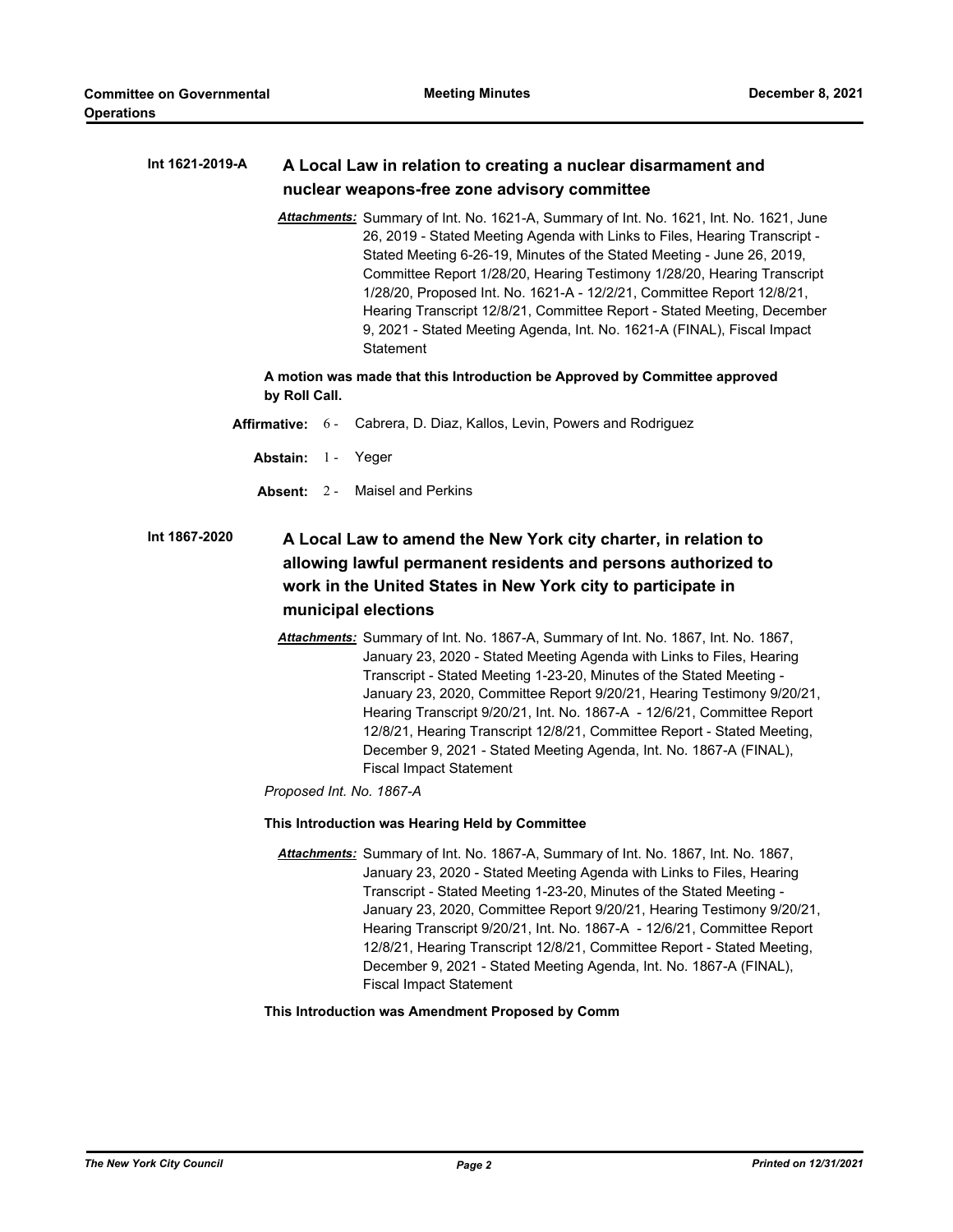*Attachments:* Summary of Int. No. 1867-A, Summary of Int. No. 1867, Int. No. 1867, January 23, 2020 - Stated Meeting Agenda with Links to Files, Hearing Transcript - Stated Meeting 1-23-20, Minutes of the Stated Meeting - January 23, 2020, Committee Report 9/20/21, Hearing Testimony 9/20/21, Hearing Transcript 9/20/21, Int. No. 1867-A - 12/6/21, Committee Report 12/8/21, Hearing Transcript 12/8/21, Committee Report - Stated Meeting, December 9, 2021 - Stated Meeting Agenda, Int. No. 1867-A (FINAL), Fiscal Impact Statement

**This Introduction was Amended by Committee**

## **A Local Law to amend the New York city charter, in relation to allowing lawful permanent residents and persons authorized to work in the United States in New York city to participate in municipal elections Int 1867-2020-A**

*Attachments:* Summary of Int. No. 1867-A, Summary of Int. No. 1867, Int. No. 1867, January 23, 2020 - Stated Meeting Agenda with Links to Files, Hearing Transcript - Stated Meeting 1-23-20, Minutes of the Stated Meeting - January 23, 2020, Committee Report 9/20/21, Hearing Testimony 9/20/21, Hearing Transcript 9/20/21, Int. No. 1867-A - 12/6/21, Committee Report 12/8/21, Hearing Transcript 12/8/21, Committee Report - Stated Meeting, December 9, 2021 - Stated Meeting Agenda, Int. No. 1867-A (FINAL), Fiscal Impact Statement

**A motion was made that this Introduction be Approved by Committee approved by Roll Call.**

- **Affirmative:** 6 Cabrera, D. Diaz, Kallos, Levin, Powers and Rodriguez
	- **Negative:** 1 Yeger
		- **Absent:** 2 Maisel and Perkins

#### **A Local Law to amend the New York city charter, in relation to establishing an office of information privacy Int 2459-2021**

*Attachments:* Summary of Int. No. 2459, Int. No. 2459, November 23, 2021 - Stated Meeting Agenda with Links to Files, Hearing Transcript - Stated Meeting 11-23-21, Committee Report 11/29/21, Hearing Testimony 11/29/21, Proposed Int. No. 2459-A - 12/2/21, Committee Report 12/8/21, Hearing Transcript 12/8/21, Committee Report - Stated Meeting, December 9, 2021 - Stated Meeting Agenda, Int. No. 2459-A (FINAL), Fiscal Impact **Statement** 

*Proposed Int. No. 2459-A*

**This Introduction was Hearing Held by Committee**